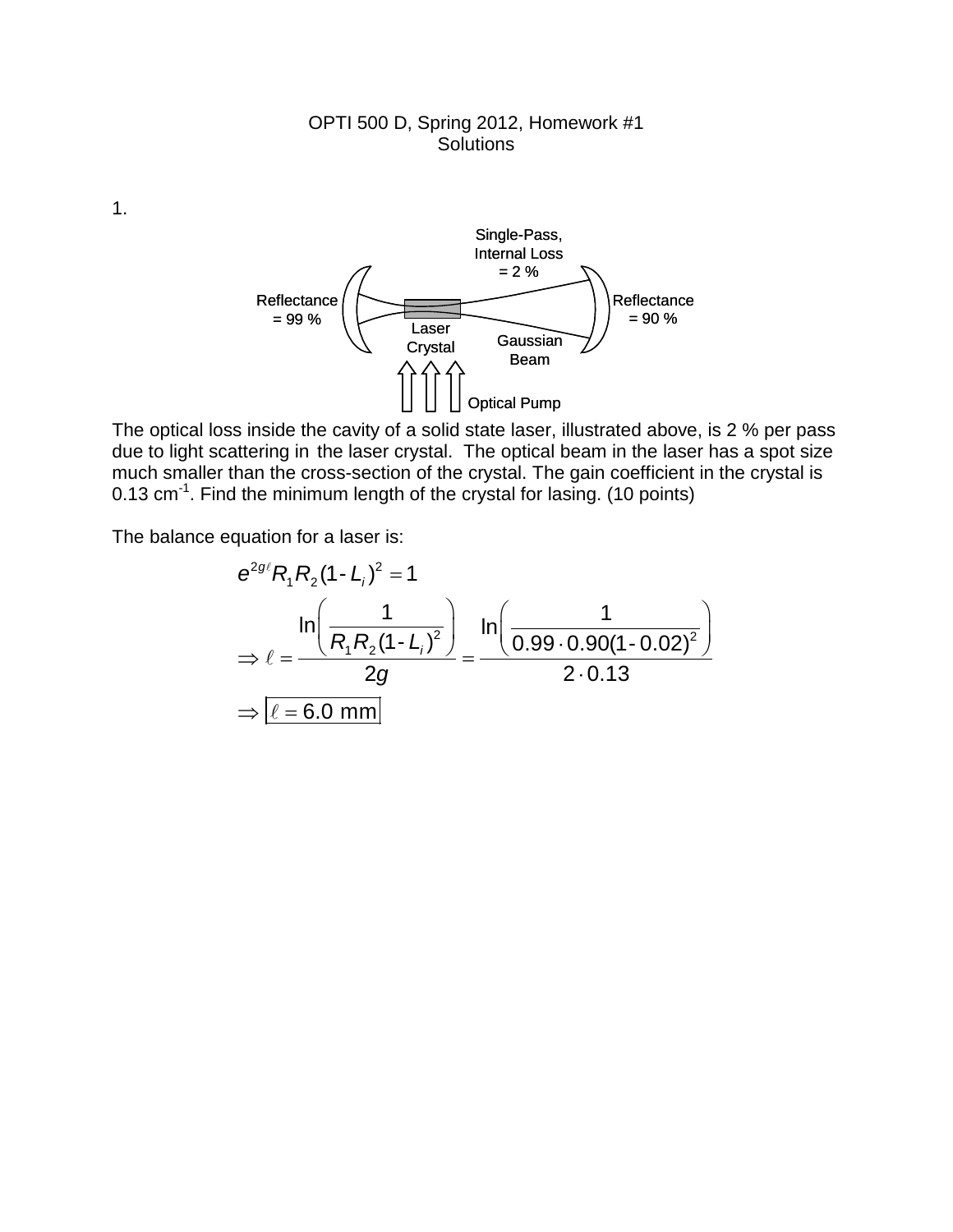2. In the absence of an applied electric field, GaAs is isotropic and the index ellipsoid is given by:

$$
\frac{x^2}{n^2} + \frac{y^2}{n^2} + \frac{z^2}{n^2} = 1
$$

,

where x, y, and z coincide with crystal axes. The r matrix for GaAs is:

$$
\vec{r} = \begin{bmatrix} 0 & 0 & 0 \\ 0 & 0 & 0 \\ 0 & 0 & 0 \\ r_{41} & 0 & 0 \\ 0 & r_{41} & 0 \\ 0 & 0 & r_{41} \end{bmatrix}.
$$

a. Sketch the projection of the index ellipsoid in the x-y plane for GaAs when an electric field is applied in the z-direction. (10 points)

*The only non-zero term in the vector of index changes is*

$$
\Delta \frac{1}{n_{xy}} = r_{41} E_z
$$

*so the index ellipsoid in the applied field is given by:*

$$
\frac{x^2}{n^2} + \frac{y^2}{n^2} + \frac{z^2}{n^2} + r_{41}E_z 2xy = 1
$$

*which, in the x-y plane, reduces to*

2 2 2 2 <sup>41</sup> *<sup>z</sup>*2 1 *x y r E xy n n* ++ = *.*

*.*